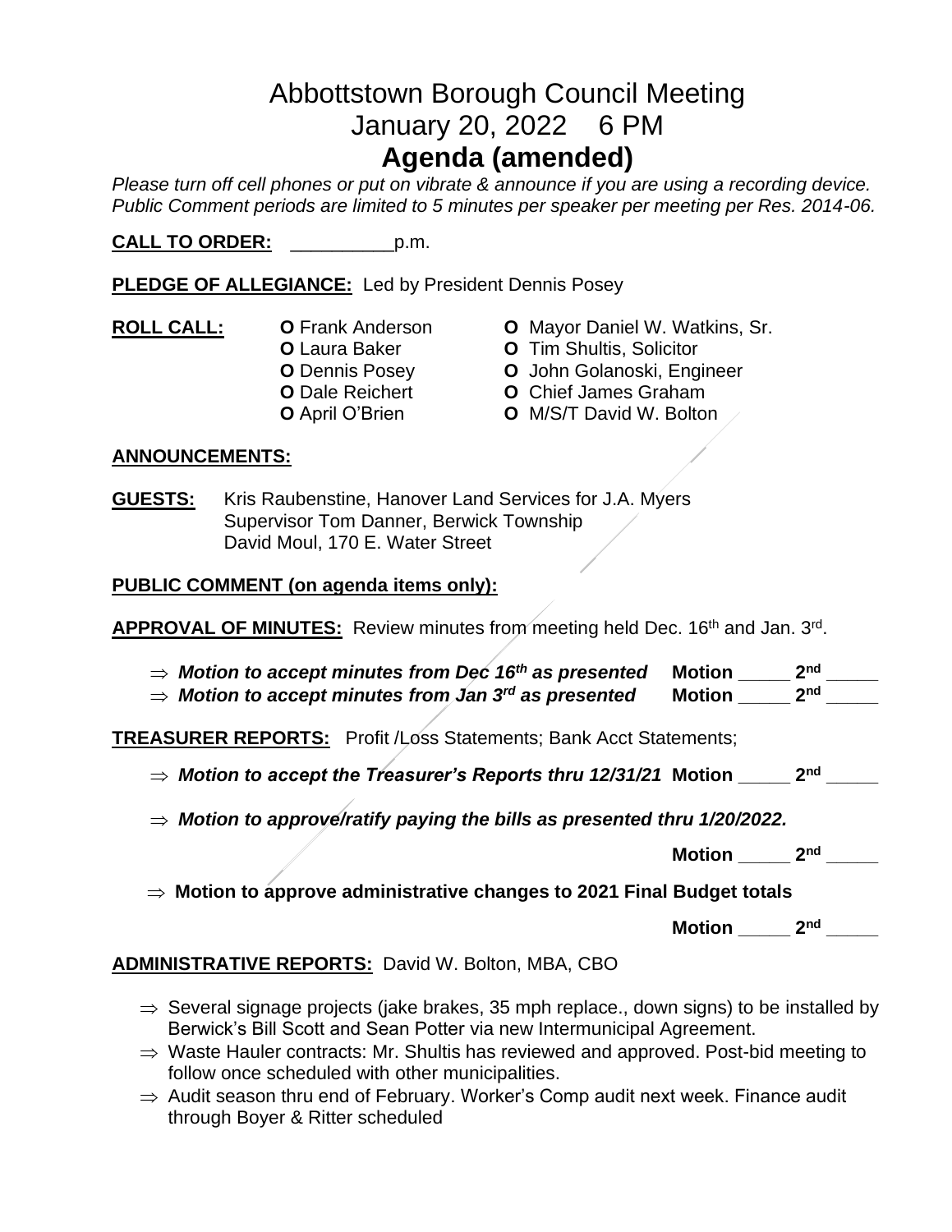#### **SOLICITOR:** Tim Shultis

- $\Rightarrow$  David Moul/HCC subdivision (addition to lot,  $2^{nd}$  extension ending) **ACTION**
- $\Rightarrow$  Kinneman Road property Update
- $\Rightarrow$  Ord 2021-05 Wireless Facilities Ordinance: **Motion** 2<sup>nd</sup> \*\*Authorize Mr. Shultis to readvertise twice prior to enactment?

#### **ENGINEER:** John Golanoski

- $\Rightarrow$  Update on accident repairs on Center Square Spotlights
- $\Rightarrow$  Sutton Run Estates, J.A. Myers **ACTION**

**MAYOR'S REPORT:** Honorable Daniel W. Watkins, Sr.

### **ABBOTTSTOWN BOROUGH POLICE DEPT:** Chief James Graham Reports in file

## **CODE ENFORCEMENT:** PMCA Reports in file

 $\Rightarrow$  312 Sutton Road Zoning Permit extension request (Z20-04-001) – Update.

## **EMERGENCY SERVICES:** UH&L No. 33, PSP, AREMS Reports in file

### **COMMITTEES and ORGANIZATIONS:**

- $\Rightarrow$  Abbottstown-Paradise Joint Sewer Authority: Dennis Posey
- $\Rightarrow$  Adams County Council of Governments: David W. Bolton Meeting 1-27 in Gburg
- $\Rightarrow$  Adams County Tax Collection Committee: Dennis Posey
- $\Rightarrow$  East Berlin Area Community Center: Dennis Posey
- $\Rightarrow$  Personnel Committee: Dale Reichert
- $\Rightarrow$  Budget & Finance Committee: Council and Mayor
- $\Rightarrow$  Parks and Recreation: Laura Baker
	- o Motion to retain DAS (Dave Sneeringer) for mowing services in 2022 at the same rates as 2021. **Motion 2<sup>nd</sup>** 2<sup>nd</sup>
- $\Rightarrow$  ACBA/PSAB: David W. Bolton Attending NEMO training Fri/Sat in Gettysburg ACBA meeting on Mon, 24<sup>th</sup> at Hoss's (rescheduled)
- $\Rightarrow$  Safety Committee: Dale Reichert
- $\Rightarrow$  Sidewalks & Streets Committee: Dale Reichert
- $\Rightarrow$  YATB/ACTCC: Dennis Posey

#### **CORRESPONDENCE:** In File.

#### **UNFINISHED BUSINESS:**

**NEW BUSINESS:** Resolutions 2022-02 thru 2022-05 (Cannabis, Fire Relief Funds, Rural Broadband, Municipal Radar/Lidar) reauthorizations for PSAB consideration. **ACTION**

#### **Motion to add 2022-06 to agenda for consideration by FB/AO 4-0**